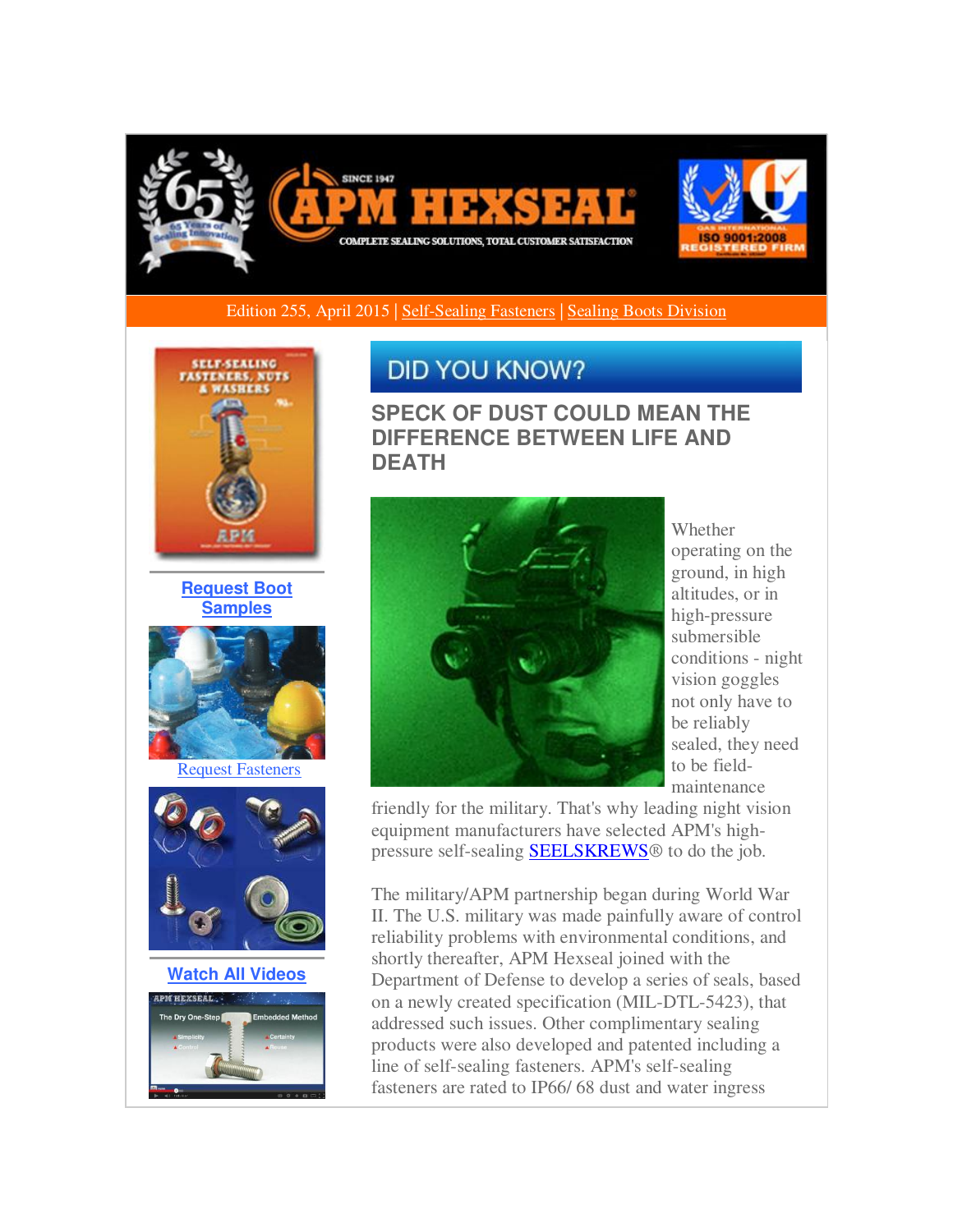

## [Download Literature](http://r20.rs6.net/tn.jsp?f=001PFHfpVQONkj0n4DWx6J_KpdGHXsYuDtIukWAUy7PaiuzWCHg3enLb0Mfly0eAoQgIsqwTd9NP-Tdcpr3NglcY0bb_Y2OcLL_NNjHYPNToH_u1EVMkTJwyN_lHA4ZADoOBX0GNXQEdR_0E0sX8Q-mLEsoCr87IzcuZGms4L7kmrH96J4JbVqQx0XqrDuW1ILw_4pRcvikZNK4mfTKkPtrQ1qvh36qLjyshNtXpNbkLs48f75o7joFEOzHAMHu1eYYVOt0r5K_-HlYjCrsGGG56wChLLc0_DUGG_GClm94zLo=&c=yOg_T9vOXIKb9DrVIMrEW-Sas7lb_eDytTqzlBravD1MPeatu-783A==&ch=BNGRJ6arI9zKfJOpFQA2ywwLt9BPH2_aWHawCHWPQXyT3DpaOCgiEg==)





## **Toll Free:**  800-498-9034

**Email:** [info@apmhexseal.com](mailto:info@apmhexseal.com)





protection. For more than 60 years, these seals have been extensively used in military, naval, land and avionics applications throughout the world.

APM's stainless steel seelskrews® feature an embedded silicone O-Ring, captured under the head in an asymmetrical groove, capable of sealing to 20,000psi internal/external against dust, dirt



and moisture. They are a UL Recognized component, DFARS and RoHS compliant. Perfect for the volatile work environment that the military so often endures. For maintenance purposes, they can be frequently re-installed without degradation to the O-Ring. APM self-sealing fasteners are an ideal sealing solution as they can easily handle temperatures to  $+500^{\circ}F (+260^{\circ}C)$ .

[Read more about Controlling Hostile Environments.](http://r20.rs6.net/tn.jsp?f=001PFHfpVQONkj0n4DWx6J_KpdGHXsYuDtIukWAUy7PaiuzWCHg3enLb9Qr6wa62DERL3cmGR9eVmtj672OaHIChoNV65WrBBaIl3DKaP2H_qaYZtD9ZoCv3UPKFhmVVCkdJ1RpLaxSlz5KUR2_xNGW4vZc0KGMYi-gM7xgAERHy_SjLeOwANjUV163KF0tV47yxHdurH6aGqQ2AMFtfINKuG9LBbu2m7fptc1NGc0pIbFJaOT57_Fk71lxOfeWo7FsXPStU2s8_B8xjoWrcNpXPavQw8IPy4Knf7yKwpIt-Mcxjy6B7kWGZWu7SO77GcL-rbjAP6GhK4B3q-GbNNYhBpvehtLO7js2N9iaK-28T-acdx5pTGvYIQ==&c=yOg_T9vOXIKb9DrVIMrEW-Sas7lb_eDytTqzlBravD1MPeatu-783A==&ch=BNGRJ6arI9zKfJOpFQA2ywwLt9BPH2_aWHawCHWPQXyT3DpaOCgiEg==) 

## **ASK APM**

**"HOW DO I DETERMINE THE BEST APM HEXSEAL SEALING BOOT FOR MY JOB AND CONDITION?"**